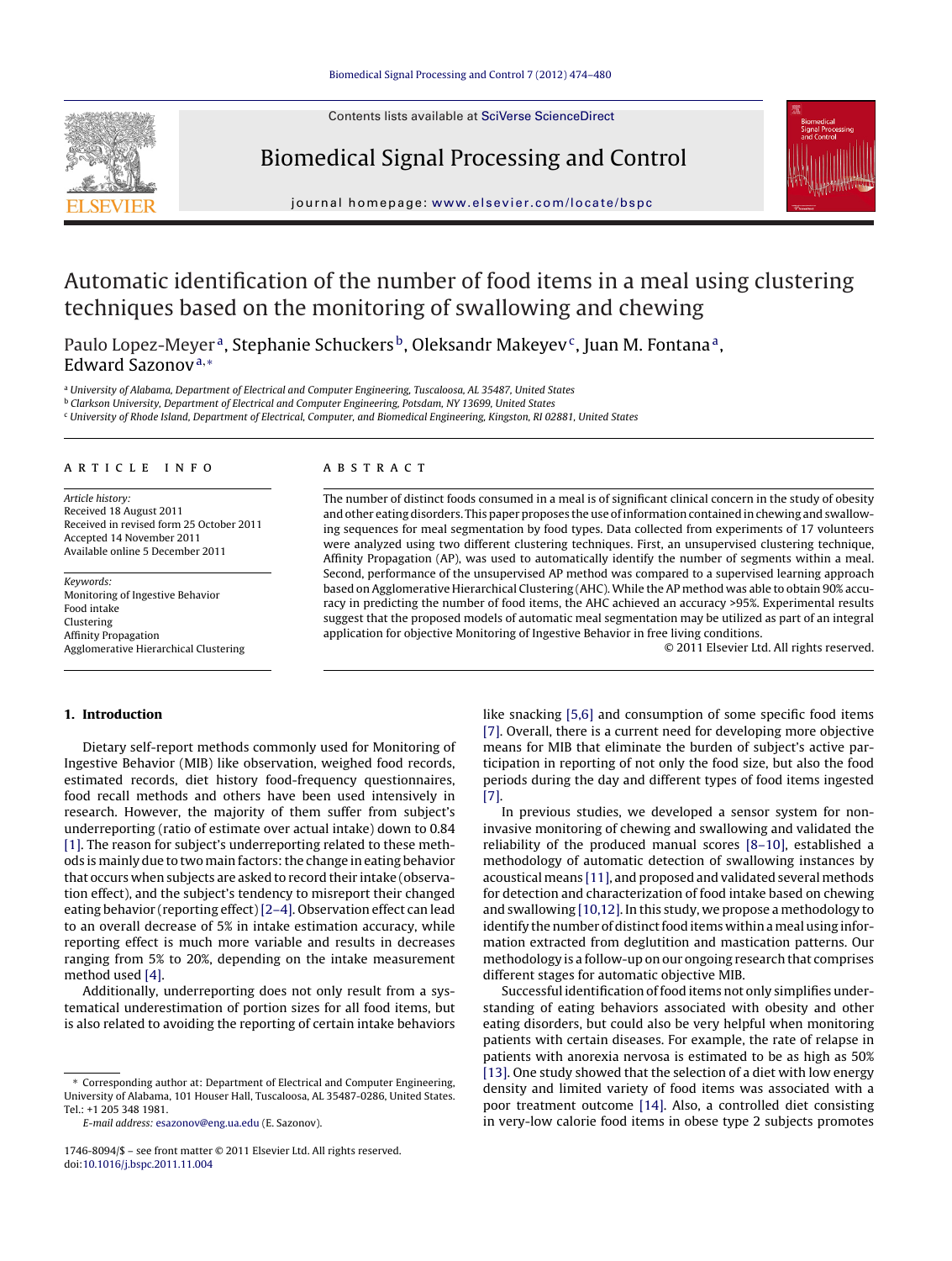<span id="page-1-0"></span>long-term glycemic control [\[15\].](#page-5-0) This study showed that such type of diet produced greater decreases in fasting glucose, with the additional benefit of weight loss. Development of an objective method for monitoring of variety of food items consumed by subjects with diseases like the ones described could potentially lead specialists to a better clinical treatment and recovery control.

Several methodologies have been proposed, urging the need of automatic objective methods for MIB and classification of food items consumed. A study proposed the use of a semi-automatic method to classify the food items from recorded shopping receipts and keep track of their nutritional content to generate suggestions about healthier food items that could help to supplement missing nutrients [\[16\].](#page-5-0) However, this method relies in subject's active participation to swipe receipts into a handheld scanner. Also, the shopping suggestions of the system are based on purchases and not necessarily consumed foods. Another study proposed the use of a dining table instrumented with weight sensors and radio frequency identification (RFID) of food containers to detect and distinguish how and what people eat [17]. While this sensor device is still under development, several limitations were mentioned by the authors when reporting their results: external food sources are not allowed different than those contained in RFID containers; weight, nutrition, ingredients of foods, as well as weight and owners of food containers are known a priori; leaning hands and elbows over the table is avoided. These limitations make this device at the moment impractical for free-living conditions. A different approach was used in another study where multi-sensor based monitoring is used to identify intake gestures, chewing and swallowing to provide timing and food category information [\[18\].](#page-5-0) This method successfully discriminates different events by the gesture behavior such as eating with fork and knife, drink from a glass, eat with a spoon, or the use of hands to approach food to the mouth. The motion sensor jacket developed was a research prototype and less complex sensors are being developed. Recently, the use of mobile phones has been proposed in which subjects capture images of a meal being consumed to be transferred for further analysis [\[19,20\].](#page-5-0) As with the food monitor using shopping receipts [\[16\],](#page-5-0) this type of monitoring still presents a burden to the subject under evaluation that might change an ad libitum eating behavior. A wearable device almost completely passive to the subject and still under development is proposed in [\[21\]](#page-6-0) with a camera collecting images of the meal and a dietician later evaluating the image sequence to determine the food items.

The methodology we propose here is based on the use of features extracted from the monitoring of swallowing and chewing to segment a meal into the different food items it consists of. We believe that monitoring of chews and swallows over time provide a useful measure for food intake pattern identification of different categories of food since both activities are directly related to the food intake process in healthy humans.

# **2. Methods**

## 2.1. Data collection

The data for the development of the proposed models described in this work were collected in a study reported in previous published work [\[8\].](#page-5-0) Data from 17 human subjects (11 males, 6 females) were used. The average body mass index across the sample population was equal to  $28.81 \pm 6.61 \text{ kg/m}^2$ , age of subjects varied from 18 to 48 years old. The subjects reported no dental problems that would deficit their normal masticatory ability to process food. An attempt to recruit a diverse population was made in terms of gender, ethnicity, age, and body size. Institutional Review Board approval was obtained for this study. Subjects read and signed the informed consent form document. Each subject performed from two to four meal experiments on separate days. In each experiment, subjects were asked to eat a meal consisting of a slice of cheese pizza, a can of 1% fat yogurt, an apple, a peanut butter sandwich (PB) and a cup of water consumed in order. The selection of foods represented different food properties that may impact chewing and swallowing, such as crispiness, moistness, softness/hardness and tackiness, and focused the experiment on inter-subject variability of chewing and swallowing pattern rather than inter-food variability. In half of the meal experiments, subjects were asked to remain silent, and in the other half they were involved into conversation with the experiment's operator.

During a meal, the subjects were monitored by a number of sensors capturing and characterizing the process of chewing and swallowing. Chewing was monitored by a strain sensor located in the area immediately below the ear. Swallowing was monitored by a microphone located over the laryngopharynx. In addition to these sensors the subjects were also videotaped in profile. Timesynchronous recordings from the sensors and video were reviewed in specially designed software and used for manual scoring process [\[8\].](#page-5-0)

The produced manual scores contain timetable and duration of each swallow and chew as well as the number of chews in each mastication period [\[8\].](#page-5-0) Manual scores of the swallows and chews provided the initial data for the meal segmentation models. In total, 66 meals were scored, with around 17.5 h of meal recordings containing 5634 swallows and 44,038 chews.

# 2.2. Features extraction

Information from swallowing and chewing scores was analyzed to extract features which were used for meal segmentation into different food items. Three types of features were defined that characterize the timing and frequency of chewing and swallowing. The first feature analyzed was the location in time  $t_i$  of each swallow for  $i = 2, \ldots, k$  total number of swallows in a particular subject's meal. This feature was obtained as the center point between the beginning and end, defined by the manual scores, of the ith swallow. The underlying assumption for using this feature is that most individuals consume foods bite by bite at a time during a meal, thus making occurrence time of each swallow contained in each bite an important feature in grouping the swallows related to a certain food.

The second feature was the Time to Preceding Swallow for the ith swallow expressed in seconds and defined as  $TPS_i = t_i - t_{i-1}$ , which is the difference in occurrence time between a swallow located at moment  $t_i$  with respect to the previous swallow located at moment  $t_{i-1}$ . The third feature was the number of chews between two consecutive swallows,  $t_i$  and  $t_{i-1}$ , defined as Chews Preceding a Swallow  $CPS_i = N_i\Big|_{t_i}^{t_i}$  $t_{i-1}$ <sup>.</sup>

Although eating behavior is influenced by a large number of external factors like palatability, time of day, day of the week, social environment, etc. [\[22\],](#page-6-0) the main hypothesis of the experiment was that different foods generate different chew and swallow sequences due to different properties of the foods being consumed in a meal [\[23\].](#page-6-0) [Fig.](#page-2-0) 1 shows an example of the TPS and CPS signals generated for a complete meal of one subject. It can be seen that different foods in the experimental meal create distinct patterns in terms of TPS and CPS metrics over time. As an example, moist semi-solid food (yogurt) exhibits low chewing duration and high frequency of swallowing, while a tacky food (peanut butter sandwich) exhibits low swallowing frequency with prolonged periods of chewing. Thus, transitions between different foods in a meal can potentially be discovered by monitoring changes in features of the time sequence of chews and swallows.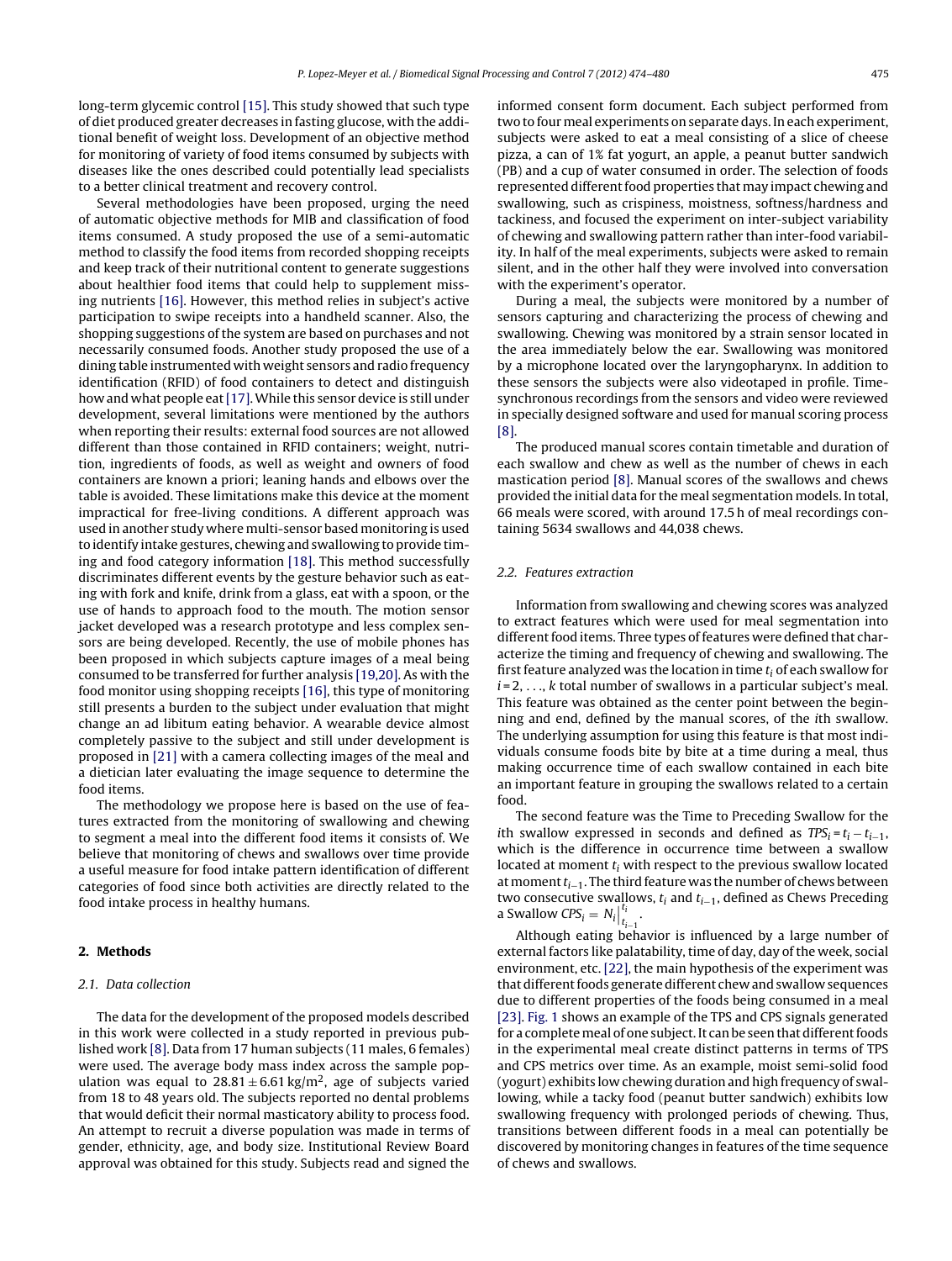<span id="page-2-0"></span>

Fig. 1. Example of a complete meal of a subject. The figure on top shows the TPS signal, and the one on the bottom shows the CPS signal. Vertical dashed lines represent the time boundaries of the different segments or food items. Swallow locations in time are represented as dot marks.

Each swallow during consumption of given food was assigned a class label. Class labels were defined as  $C_i \in \{1, 2, 3, 4, 5\}$ , representing swallows of pizza, yogurt, apple, PB and water respectively. Feature vectors  $T_i$  were built based on different combinations of the described features as:

$$
T_i = \left\{ x_i, C_i \right\} \Big|_{i=1}^k \tag{1}
$$

where the combination of features for different space dimensionality was studied to observe the impact of  $t_i$ , TPS and CPS, extracted from the data, in the performance of the implemented models. Each of these feature combinations were defined as:

$$
-x_i \in \Re^1 = \{t_i\}
$$

- $x_i \in \Re^2 = \{CPS_i, TPS_i\}$
- $x_i \in \Re^3 = \{t_i, CPS_i, TPS_i\}$
- $x_i \in \mathbb{R}^7 = \{t_i, TPS_{i-1}, CPS_{i-1}, TPS_i, CPS_i, TPS_{i+1}, CPS_{i+1}\},$

for  $i = 1, 2, \ldots, k$  and k being the total number of swallows in a subject's meal. The first feature set  $(\Re^1)$  investigated the effect of sequence in food consumption. The second feature set  $(\Re^2)$  focused just on properties of chewing and swallowing associated with a given swallow, regardless of where they reside in time sequence of food intake. The third ( $\Re^3$ ) and fourth feature ( $\Re^7$ ) sets studied if the accuracy of meal segmentation can be further improved by combining information from  $(\Re^1)$  and  $(\Re^2)$ , and introducing information from the nearest swallows, respectively.

### 2.3. Meal segmentation

In order to identify groups of food within a meal, a clustering approach was used based on two different techniques. The first one is a relatively new unsupervised method named Affinity Propagation (AP); this method is a clustering algorithm that passes messages between data points to identify exemplars and form clusters around them [\[24\].](#page-6-0) It operates by simultaneously considering all data points as potential exemplars and exchanging messages between data points until a good set of exemplars and clusters emerges. One of the advantages of AP over other clustering techniques is the ability to determine the number of clusters from a given data set [\[24\].](#page-6-0)

This approach was used in an attempt to automatically estimate the number of segments within the meal used in our experiments without specifying any a priori information about the number of food items consumed by the subjects using the feature vectors  $T_i \in \Re^d$  as defined in Section [2.2.](#page-1-0)

The accuracy of the AP model in finding the correct number of food items was obtained based on an error measure across all subjects and all experiments as:

$$
Acc\_cluster\% = (1 - E) \times 100\tag{2}
$$

where  $E$  is the error measure of finding exactly 5 known food items, defined as  $E = |n-5|/5$ , with *n* being the number of estimated  $\lim_{n \to \infty} \frac{d}{dx} \frac{d}{dx} = \frac{1}{2}$ , with *n* being the number of estimated food items. Additionally, to compare accuracy between supervised and unsupervised approaches, a second model was implemented using Agglomerative Hierarchical Clustering (AHC) [\[25–27\].](#page-6-0) First, each feature vector  $T_i \in \Re^d$  was considered a singleton cluster and the proximity matrix was calculated for the  $k$  initial clusters, using unweighted average distance algorithm (UGPGMA) with Euclidian distance as a measure between points [\[27\].](#page-6-0) This linkage distance represents the extent in which clusters are proximal to each other. A threshold  $\alpha$  was set in such a way that clusters with linkage distances lower than a certain value were merged into a new cluster. Representation of the linkage distances can be observed at the



Fig. 2. The dendrogram shows the hierarchical tree for all swallows with an optimal threshold  $\alpha$  (dashed line) obtained using supervised learning to find the correct number of food items, described by the branches below the threshold.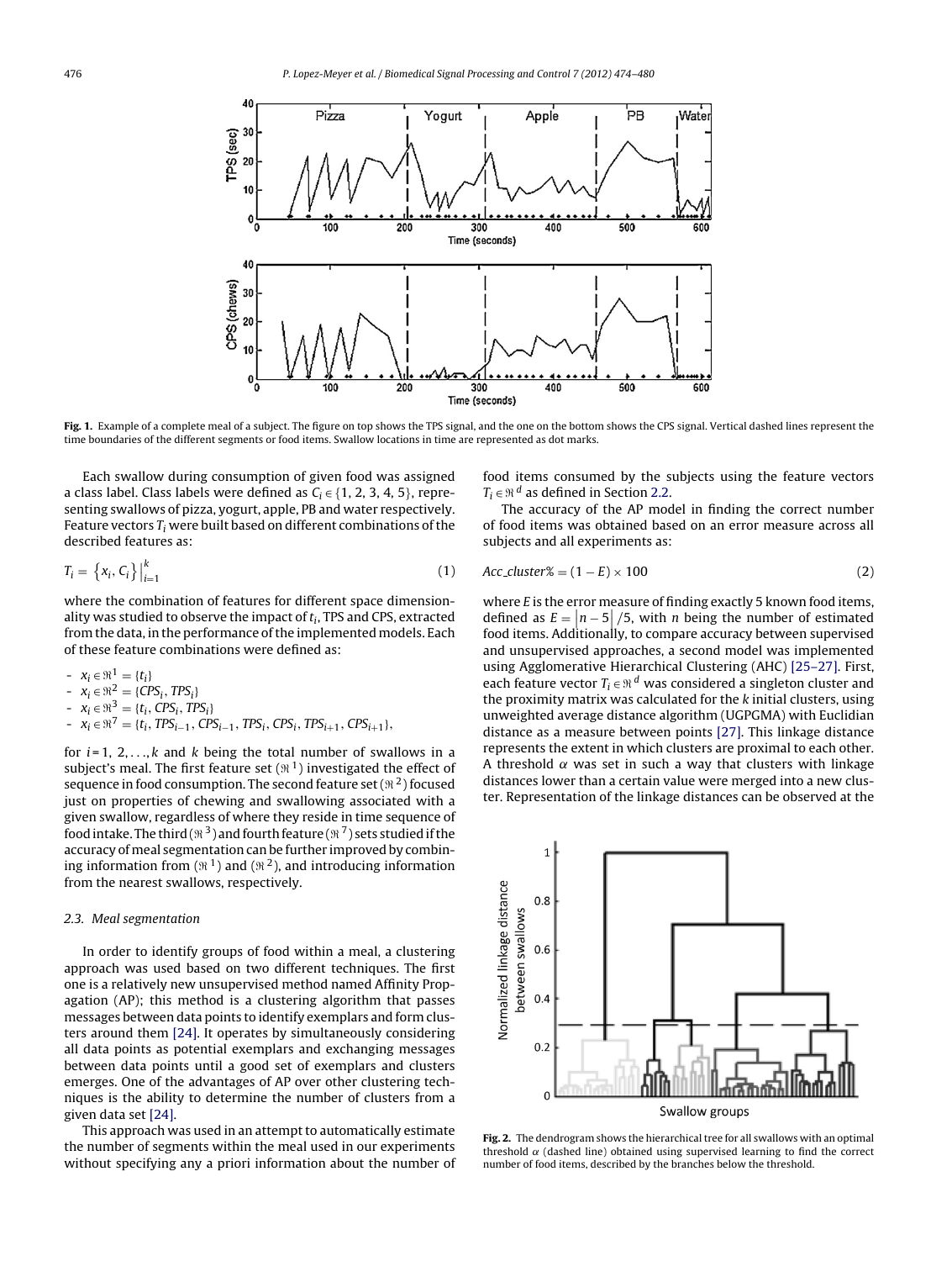<span id="page-3-0"></span>

Fig. 3. Probability density estimation of  $\alpha$  obtained using the training set. The  $\alpha$  with the highest probability represents the optimal threshold of the linkage distances to group swallows into groups of the same food type.

dendrogram shown in [Fig.](#page-2-0) 2. Here, the linkage distance is normalized to range [0,1].

With an  $\alpha$  = 0, each swallow represented by a leaf on the dendrogram is interpreted as a cluster and, consequently, as a different food item. At the other extreme, with an  $\alpha$  = 1 all swallows will be merged into one cluster, representing only one food item.

To find an optimal threshold  $\alpha$ , half of the subjects were selected randomly to be used as the training data set, and the remaining subjects were used as the validation data set. For each meal in the training set, all possible  $\alpha$  values that give 5 groups were used to build a probability density estimation (PDE).

Fig. 3 shows the distribution of all possible  $\alpha$  values obtained from the training data set. The optimal  $\alpha$  selected is the one with the highest probability of this obtained distribution. This  $\alpha$  value is then applied as the threshold for the normalized linkage distances of each meal in the validation set.

In [Fig.](#page-2-0) 2, the optimal  $\alpha$  obtained after training is shown as the dash line that partitions the dendrogram, estimating in the given example five different food items.

The accuracy of the correct number of food items was calculated for the validation data set based on the error measure, as in Eq. [\(2\).](#page-2-0)

Ten runs were performed using hold-out cross validation to reduce variability due to random selection of the subjects for the training data set, and overall accuracy was assessed as the average across these runs.

# 2.4. Classification of swallows

The capability of the models described above to classify swallows into groups corresponding to food items consumed separately by a subject was analyzed, thus evaluating the predictive power of features derived from chewing and swallowing in the meal segmentation. The association of swallows into different group types, 5 food items for the particular case of this study, is of significant importance for the development of our proposed MIB methodology, since it has been observed that bite size, hence swallow size, differs for different types of food, i.e. solids and semi-liquids [\[23\],](#page-6-0) and that the number of swallows is proportional to consumed food mass [\[10\].](#page-5-0)

Being able to classify swallows into groups of different foods may represent a viable measure for mass estimation of total food consumed.

Fig. 4(a) displays an example of  $T_i = \left\{ x_i C_i \right\} \Big|_{i=1}^k$  for  $x_i \in \Re^3$ . It can be observed how each one of the swallows was grouped into one of the five clusters for this particular experiment using the AP model. Fig. 4(b) shows the projection of the clusters into the CPS-Time plane and Fig. 4(c) shows the projection into the TPS-Time plane, where separation of different clusters can be observed. The projection of the clusters into the plane CPS-TPS is shown in Fig. 4(d), showing no obvious separation of different clusters.

In order to evaluate the ability of the segmentation models to associate all swallows correctly into their corresponding food item, an accuracy measure was defined as the ratio of correctly classified swallows P for a given food type class C over the real number of swallows R belonging to that same class:

$$
Acc\_Sw_{jC} \mathscr{E} = \frac{P_{jC}}{R_{jC}} \times 100
$$
 (3)

for  $j = 1, \ldots, 5$  number of total subject's consumed food items.



**Fig. 4.** Grouping of swallows using the Affinity Propagation clustering method. In increasing order of time, the swallow groups belong to: pizza, yogurt, apple, PB and water.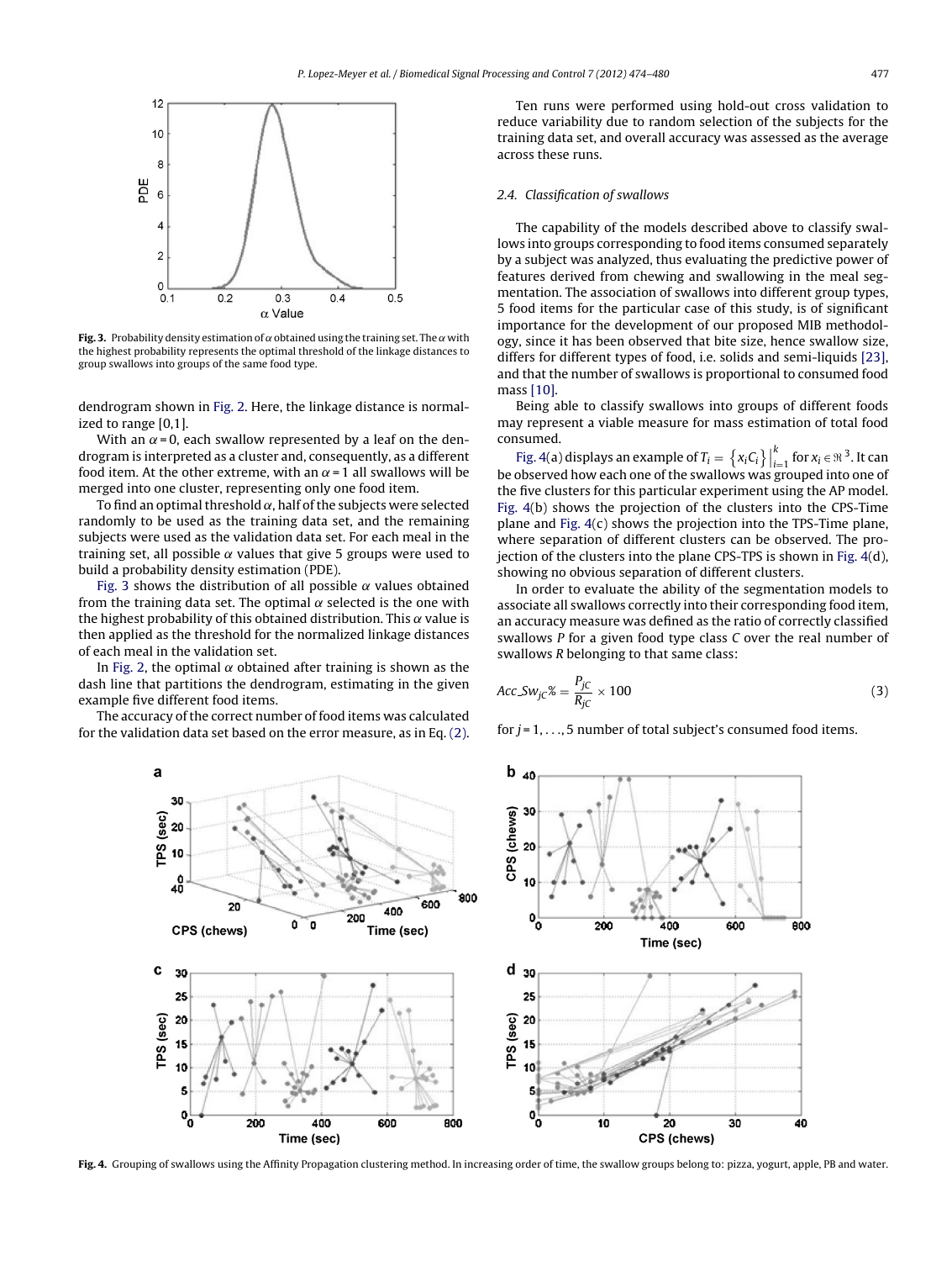#### **Table 1** Average accuracy and standard deviation of the models implemented on finding the

correct number of 5 food items for different combinations of features.

|    | $\chi_i \in \mathfrak{R}^{-1}$ | $x_i \in \Re^2$ | $X_i \in \mathbb{R}^3$ | $X_i \in \mathfrak{R}^7$ |
|----|--------------------------------|-----------------|------------------------|--------------------------|
| AP | 89.7% (SD 13.2)                | 21.8% (SD 40.2) | 88.8% (SD 14.1)        | $90.3\%$ (SD 12.7)       |
|    | AHC 91.3% (SD 9.9)             | 70.7% (SD 29.9) | 92.9% (SD 9.6)         | $95.3\%$ (SD 8.5)        |

#### **3. Results**

Meal experiments from 17 subjects were used to analyze two different models to automatically perform meal segmentation. Swallow timing, TPS and CPS signals extracted from swallows and chews occurrence respectively were used as features for these two models.

The first model was based on AP. Using this technique, the number of exemplars emerged from the message-passing procedure [24], that is, AP was capable of finding the optimal number of exemplars of the data set without any a priori knowledge. The second model was a supervised method based on AHC that sets a threshold and merges clusters with low linkage distances.

Table 1 shows the accuracy results (from Eq. [\(2\)\)](#page-2-0) as the average and standard deviation (SD) across all subjects of the different combinations of features described in Section [2.2](#page-1-0) for both AP and AHC.

Fig. 5 shows the distribution comparison between the two models, AP and AHC, for automatically finding the number of food items in a meal. Results are expressed as a percentage across all subjects for the best case obtained of each model, that is,  $T_i \in \mathbb{R}^7$  and optimal threshold  $\alpha$  = 0.286 for the AHC model, which presents a significant increase from 91.3% to 95.3% (paired *t*-test,  $p < 0.0015$ ).

In comparison of obtained meal segmentation, accuracies for visits where subjects remained silent during the meal with those where subjects were encouraged to participate in conversation no significant difference was observed (paired *t*-test,  $p > 0.05$ ).

Accuracy of the classification of swallows (from Eq.  $(3)$ ) is shown in [Fig.](#page-5-0) 6, where both models represent the correct association of swallows into each food type.

# **4. Discussion**

This study presents two different models to automatically obtain the number of food items involved in a subject's meal. To our knowledge, this is the first attempt to automatically perform such



**Fig. 5.** Automatic meal segmentation of food items consumed in a meal using Affinity Propagation and Agglomerative Hierarchical Clustering. Results display the percentage of estimated number of food items over the a priori known number of 5 food items using  $T_i \in \mathbb{R}^7$  and an optimal threshold  $\alpha$  = 0.286 for the AHC model.

segmentation which is of interest for studies of dietary activities, obesity and other eating disorders.

When performing automatic meal segmentation, AP found a range of 4–7 (Fig. 5) food items for a 5-food items meal with an accuracy of correct segmentation of 90.3% (Table 1). The supervised AHC model implemented found a range of 4–6 food items (Fig. 5) with 95.3% accuracy (Table 1) with training performed on half of the dataset with the rest of the dataset used for validation. These results show that the supervised model based on AHC has a higher performance compared to the AP model in segmenting a meal, which can be seen in the 75.76% of finding exactly 5 food items within the meal, compared to the 59% of the AP model (Fig. 5). This might be explained by the ability of the supervised learning methods to adjust the tradeoff between the bias (incorrect output prediction) and the variance (different output for different training sets) or the learned model [\[28\].](#page-6-0)

Swallow location in time  $t_i$  appears to be the most efficient individual feature used by the implemented models. This is expected as the meals are typically consumed in a specific sequence (e.g. salad, entree, desert) and many consecutive chews and swallows will belong to the same food type and grouped in time. However, the accuracy is improved >4%by introducing the CPS and TPS features into the models and using  $\mathbb{R}^7$  neighbors results in the AHC model (Table 1). The highest accuracy obtained with the supervised model with a feature combination of  $x_i \in \Re^7$  suggests that it is not only timing of the swallows which drives the clustering, but significant contribution is provided by CPS and TPS features characterizing chewing and swallowing process.

When performing the classification of swallows of different food items with a priori knowledge of the number of food items, AHC and AP achieved very similar accuracies ([Fig.](#page-5-0) 6). Association of swallows into groups may result in an accurate mean to measure the total consumed mass of a subject, due to the constant bite size within similar foods [\[23\],](#page-6-0) and the significant correlation between the number of swallows and the mass ingested by subject [\[10\].](#page-5-0) Water swallow classification resulted in the highest accuracy for both methods. The high frequency of swallowing in liquids, which results in lower TPS values, but particularly in the zero values ofthe CPS due to the absence of chewing, may explain why the highest accuracy was obtained in this case.

Also, fairly good accuracy was obtained for pizza and yogurt, since the transition from one to the other results in significant changes in the TPS and CPS features. On the other hand, distinction between apple and peanut butter swallows resulted in a lower accuracy which can be explained by similarity of their TPS and CPS characteristics across all subjects.

The high accuracy evidence for efficiently separating swallows of pizza from yogurt, and peanut butter from water, suggests that the methodologies described in this study may be used in more general cases under free-living conditions where differences between segments within a meal are significant. Additionally, the significant differences in the TPS and CPS signals may result useful in building models that identify the types of foods consumed, i.e. solid, semi-solid and/or liquid intake within a meal.

The features  $t_i$ , TPS and CPS used in this study were obtained from manual scores of sound recordings of swallows and strain sensor signal of chews, but they may potentially be obtained from automatic scores of swallowing and chewing detection methods that would enable creation of a wearable device [\[11\].](#page-5-0) This is part of our ongoing research goals.

One limitation of the reported study is that food items were consumed unmixed and in a specific order, which allowed to eliminate uncertainty in inter-food variation of food properties. In free-living conditions, the number and type of food items within a meal will vary according to subject's behavior and preferences [\[29\].](#page-6-0) Further study is needed to test the clustering algorithms performance on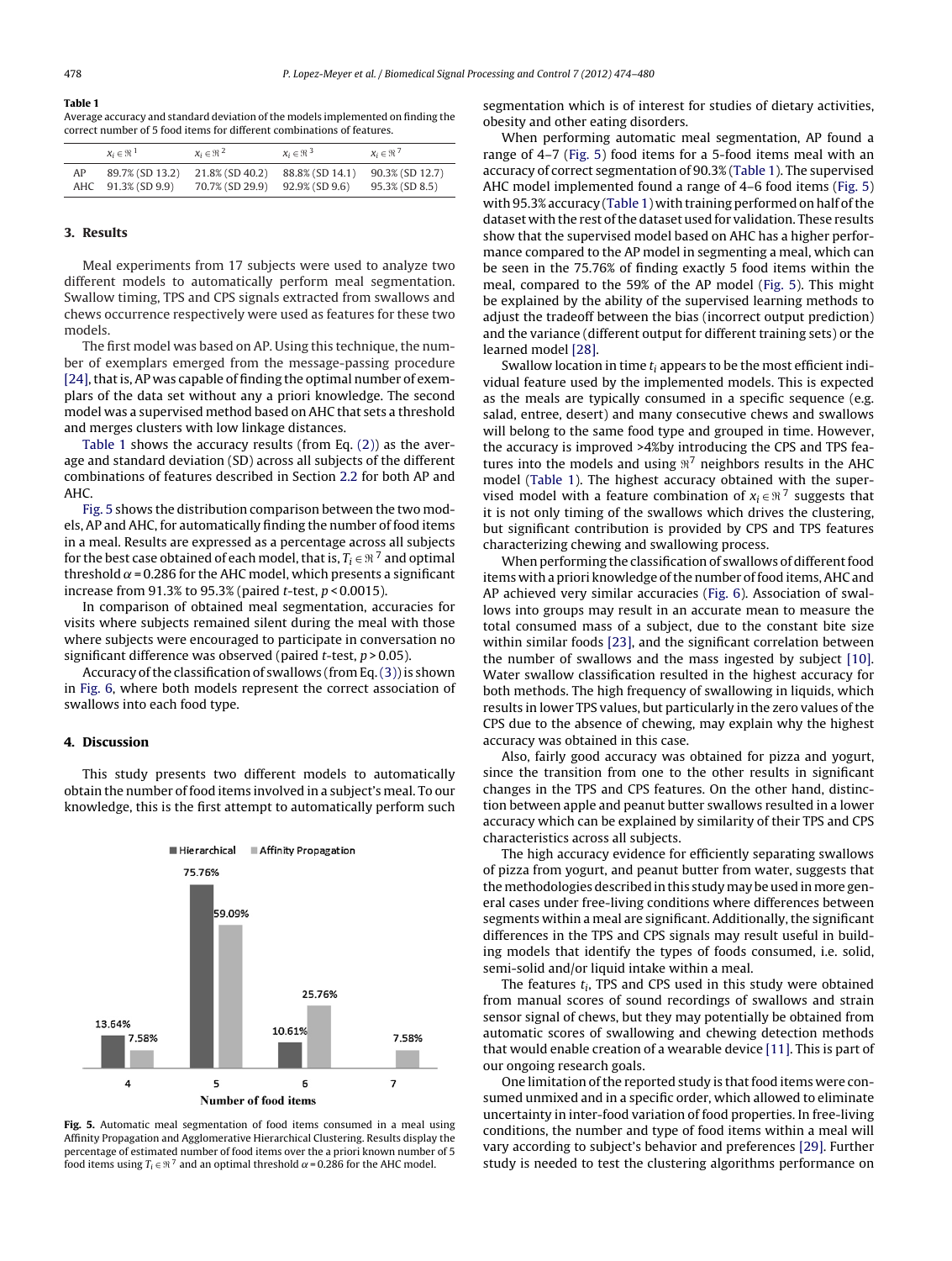#### Hierarchical **Affinity Propagation**

<span id="page-5-0"></span>

Fig. 6. Results obtained on the classification of swallows from the Affinity Propagation and the Agglomerative Hierarchical Clustering algorithm with specified 5 clusters.

unrestricted meals. However, the presented clustering approaches should be directly applicable to unrestricted meals as food intake is cumulative over time [\[30\]](#page-6-0) and consumption normally happens sequentially in a bite-by-bite manner, similar to the meal in this study.

The proposed methodology is a first step toward the automatic meal segmentation that could eventually be used in the study of eating disorders, obesity, and in biofeedback applications aimed at managing and monitoring ingestive behavior with unconstraint conditions, i.e. time of food intake, number of food types consumed and the order of consumption.

## **5. Conclusion**

Two models for automatic meal segmentation into distinct food items were proposed and evaluated on data collected from 17 subjects. An overall accuracy of >95% was obtained when estimating the number of food items in a meal using the implemented model based on supervised Agglomerative Hierarchical Clustering, compared to a 90% of the unsupervised Affinity Propagation model. Experimental results suggest that these features may be used as predictors of the composition of food items within a meal. The proposed models may be advantageous for development of an accurate, inexpensive, and non-intrusive methodology for objective monitoring of food intake in free living conditions.

## **Acknowledgment**

The project described was supported by Grant Number R21DK085462 from the National Institute of Diabetes and Digestive and Kidney Diseases. The content is solely the responsibility of the authors and does not necessarily represent the official views of the National Institute of Diabetes and Digestive and Kidney Diseases or the National Institutes of Health.

#### **References**

- [1] M.B.E. Livingstone, A.E. Black, Markers of the validity of reported energy intake, The Journal of Nutrition 133 (March (3)) (2003) 895S–920S.
- C.M. Champagne, et al., Energy intake and energy expenditure: a controlled study comparing dietitians and non-dietitians, Journal ofthe American Dietetic Association 102 (October (10)) (2002) 1428–1432.
- [3] N. Day, N. McKeown, M. Wong, A. Welch, S. Bingham, Epidemiological assessment of diet: a comparison of a 7-day diary with a food frequency questionnaire using urinary markers of nitrogen, potassium and sodium, International Journal of Epidemiology 30 (April (2)) (2001) 309–317.
- [4] W. Wrieden, H. Peace, J. Armstrong, K. Barton, Short review of dietary assessment methods used in National and Scottish Research Studies, in: Working Group on Monitoring Scottish Dietary Targets Workshop, 2003 September.
- [5] H. Bertéus Forslund, J.S. Torgerson, L. Sjöström, A.K. Lindroos, Snacking frequency in relation to energy intake and food choices in obese men and women compared to a reference population, International Journal of Obesity 29 (June (6)) (2005) 711–719.
- [6] B. Wansink, C.R. Payne, M. Shimizu, 'Is this a meal or snack?' Situational cues that drive perceptions, Appetite 54 (February (1)) (2010) 214–216.
- [7] L. Lafay, L. Mennen, A. Basedevant, M.A. Charles, J.M. Borys, E. Eschwège, M. Romon, Does energy intake underreporting involve all kinds of food or only specific food items? Results from the Fleurbaix Laventie Ville Santé (FLVS) study, International Journal of Obesity and Related Metabolic Disorders: Journal of the International Association for the Study of Obesity 24 (November (11)) (2000) 1500–1506.
- [8] E. Sazonov, S. Schuckers, P. Lopez-Meyer, O. Makeyev, N. Sazonova, E.L. Melanson, M.R. Neuman, Non-invasive monitoring of chewing and swallowing for objective quantification of ingestive behavior, Physiological Measurement 29 (May (5)) (2008) 525-541.
- [9] E. Sazonov, S. Schuckers, P. Lopez-Meyer, O. Makeyev, N. Sazonova, E.L. Melanson, M.R. Neuman, Reply to 'Comment on "Non-invasive monitoring of chewing and swallowing for objective quantification ofingestive behavior, Physiological Measurement 30 (2009 May) L5–L7.
- [10] E. Sazonov, S. Schuckers, P. Lopez-Meyer, O. Makeyev, E.L. Melanson, M.R. Neuman, J.O. Hill, Toward objective monitoring of ingestive behavior in free-living population, Obesity 17 (May (10)) (2009) 1971–1975.
- [11] E.S. Sazonov, O. Makeyev, S. Schuckers, P. Lopez-Meyer, E.L. Melanson, M.R. Neuman, Automatic detection of swallowing events by acoustical means for applications of monitoring of ingestive behavior, IEEE Transactions on Biomedical Engineering 57 (3) (2010) 626–633.
- [12] P. Lopez-Meyer, O. Makeyev, S. Schuckers, E.L. Melanson, M.R. Neuman, E. Sazonov, Detection of food intake from swallowing sequences by supervised and unsupervised methods, Annals of Biomedical Engineering 38 (March (8)) (2010) 2766–2774.
- [13] K.M. Pike, Long-term course of anorexia nervosa: response, relapse, remission, and recovery, Clinical Psychology Review 18 (June (4)) (1998) 447–475.
- [14] J.E. Schebendach, L.E.S. Mayer, M.J. Devlin, E. Attia, I.R. Contento, R.L. Wolf, B.T. Walsh, Dietary energy density and diet variety as predictors of outcome in anorexia nervosa, The American Journal of Clinical Nutrition 87 (April (4)) (2008) 810–816.
- [15] R.R. Wing, M.D. Marcus, R. Salata, L.H. Epstein, S. Miaskiewicz, E.H. Blair, Effects of a very-low-calorie diet on long-term glycemic control in obese type 2 diabetic subjects, Archives of Internal Medicine 151 (July (7)) (1991) 1334–1340.
- [16] J. Mankoff, G. Hsieh, H.C. Hung, S. Lee, E. Nitao, Using low-cost sensing to support nutritional awareness, in: Proceedings of the 4th International Conference on Ubiquitous Computing, London, UK, 2002, pp. 371–376.
- [17] K. Chang, S. Liu, H. Chu, J. Hsu, C. Chen, T. Lin, C. Chen, P. Huang, K. Fishkin, B. Schiele, The diet-aware dining table: observing dietary behaviors over a tabletop surface Pervasive Computing, vol. 3968, Springer, Berlin/Heidelberg, 2006, pp. 366–382.
- [18] O. Amft, G. Troster, On-body sensing solutions for automatic dietary monitoring, Pervasive Computing, IEEE 8 (2) (2009) 62–70.
- [19] C.K. Martin, H. Han, S.M. Coulon, H.R. Allen, C.M. Champagne, S.D. Anton, Anovel method to remotely measure food intake of free-living people in real-time, The British Journal of Nutrition 101 (March (3)) (2009) 446–456.
- [20] B.L. Six, T.E. Schap, F.M. Zhu, A. Mariappan, M. Bosch, E.J. Delp, D.S. Ebert, D.A. Kerr, C.J. Boushey, Evidence-based development of a mobile telephone food